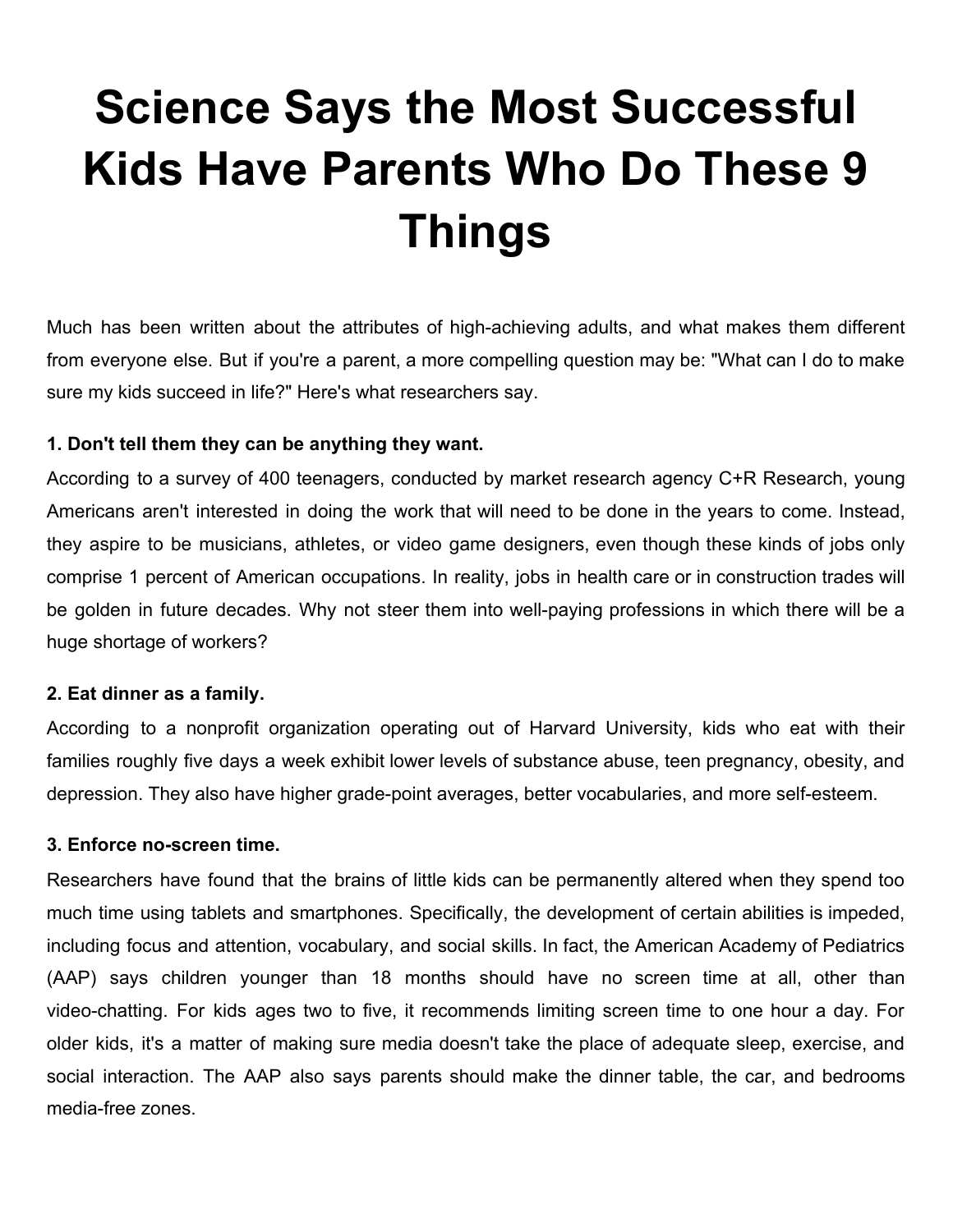## **4. Work outside the home.**

There are certainly familial benefits to having a stay-at-home mother, but researchers at [Harvard](http://www.hbs.edu/news/articles/Pages/mcginn-working-mom.aspx) [Business](http://www.hbs.edu/news/articles/Pages/mcginn-working-mom.aspx) School have found that when moms work outside the home, their daughters are more likely to be employed themselves, hold supervisory roles, and make more money than peers whose mothers did not have careers.

### **5. Make them work.**

In a 2015 [TED](https://www.ted.com/talks/julie_lythcott_haims_how_to_raise_successful_kids_without_over_parenting/transcript?language=en) Talk, Julie Lythcott-Haims, author of *How to Raise an Adult* and the former dean of freshman at Stanford University, cites the Harvard Grant Study, which found that the participants who achieved the greatest professional success did [chores](https://www.inc.com/bill-murphy-jr/kids-who-do-chores-are-more-successful-adults-according-to-science.html) as a child.

#### **6. Delay gratification.**

The classic [Marshmallow](http://jamesclear.com/delayed-gratification) Experiment of 1972 involved placing a marshmallow in front of a young child, with the promise of a second marshmallow if he or she could refrain from eating the squishy blob while a researcher stepped out of the room for 15 minutes. Follow-up studies over the next 40 years found that the children who were able to resist the temptation to eat the marshmallow grew up to be people with better social skills, higher test scores, and a lower incidence of substance abuse. They also turned out to be less obese and better able to deal with stress. To help kids build this skill, train them to have habits that must be accomplished every day--even when they don't feel like doing them.

"Top performers in every field--athletes, musicians, CEOs, artists--are all more consistent than their peers," writes [James](http://jamesclear.com/stop-procrastinating-seinfeld-strategy) Clear, an author and speaker who studies the habits of successful people. "They show up and deliver day after day while everyone else gets bogged down with the urgencies of daily life and fights a constant battle between procrastination and motivation."

## **7. Read to them.**

[Researchers](http://www.aappublications.org/news/2017/05/04/PASLiteracy050417) at the New York University School of Medicine have found that babies whose parents read to them have better language, literacy, and early reading skills four years later before starting elementary school. And kids who like books when they're little grow into people who read for fun later on, which has its own set of benefits. That's according to Dr. Alice Sullivan, who uses the British Cohort Study to track various aspects of 17,000 people in the U.K. "We compared children from the same social backgrounds who achieved similar tested abilities at ages five and 10, and discovered that those who frequently read books at age 10 and more than once a week when they were 16 had higher test results than those who read less," she writes for *The [Guardian](https://www.theguardian.com/books/booksblog/2013/sep/16/reading-improves-childrens-brains)*. "In other words, reading for pleasure was linked to greater intellectual progress, in vocabulary, spelling, and mathematics."